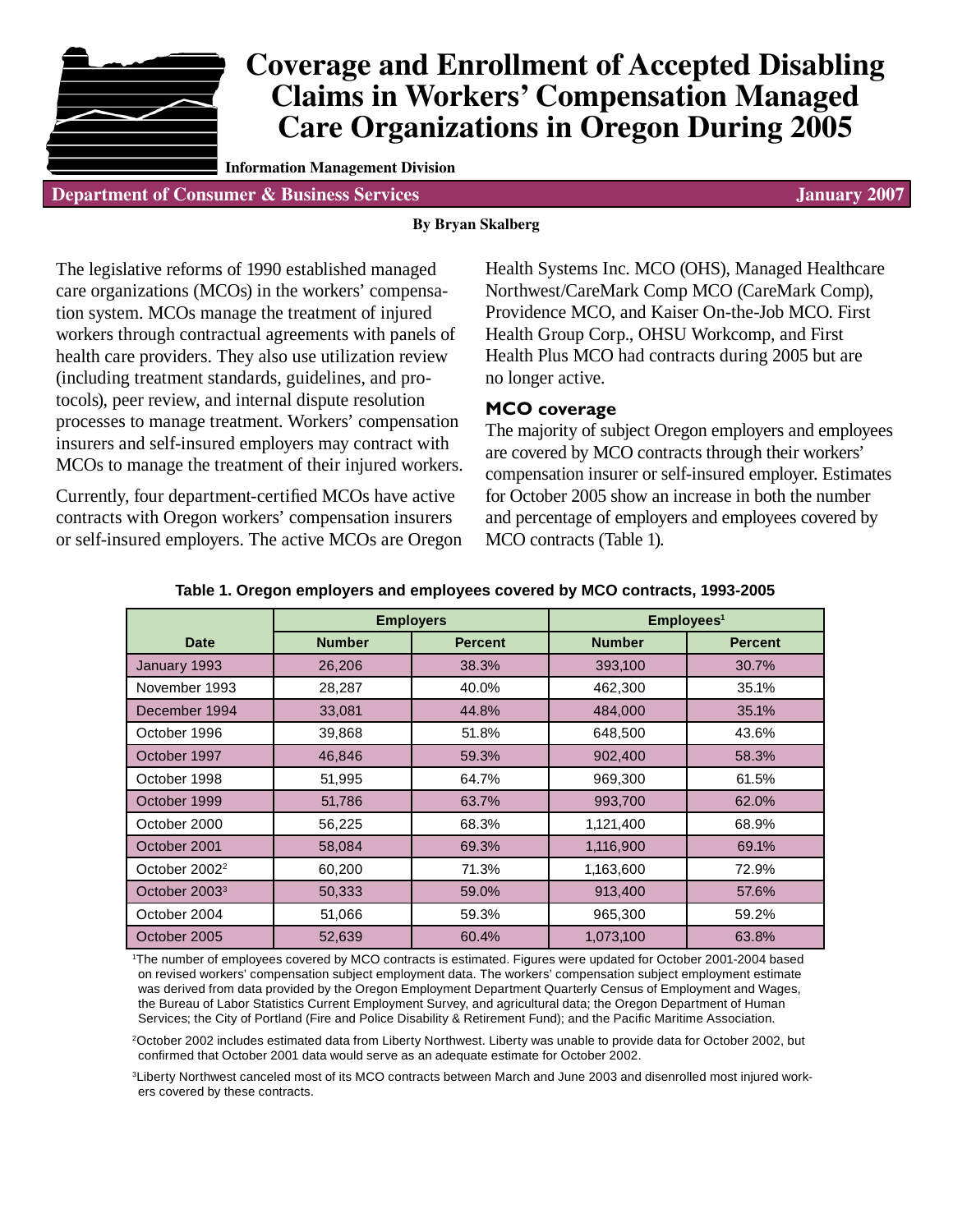#### **MCO enrollment**

Insurers (or self-insured employers) may enroll covered workers in contracted MCOs after they experience a work-related injury. At enrollment, the insurer notifies the injured worker that any compensable treatment subsequent to enrollment in the MCO must be delivered by providers on the MCO's panel. The insurer may require the injured worker to receive medical treatment in an MCO at any point after the claim is filed. If a worker is enrolled prior to claim acceptance and the insurer subsequently denies the claim, the insurer must pay for all reasonable and necessary medical services not otherwise covered by health insurance that were provided between enrollment and the worker's receipt of a denial notice or until three days after the denial notice is mailed. (For exceptions, refer to ORS 656.245(4)(b)(B)).

The majority (80 percent) of MCO enrollments occur at the time of claim acceptance (Table 2). Almost all SAIF enrollments (91 percent in 2005) occur at the time of claim acceptance. Private insurers and self-insured employers more commonly enroll workers before claim acceptance. Self-insured employers and large employers with MCO coverage through private insurers tend to enroll claims immediately after injury since they are more likely to carry general health insurance and would be liable for the cost of all medical claims for their employees, regardless of whether the claim is work related. Thus, if a workers' compensation claim is subsequently denied, the privately insured or self-insured employer pays for the worker's medical treatment through its general health benefit. By enrolling early, the employer takes advantage of the managed care service provided by MCOs.

|                               | Claim reference year |       |       |
|-------------------------------|----------------------|-------|-------|
| <b>Insurer</b>                | 2003                 | 2004  | 2005  |
| <b>SAIF</b>                   |                      |       |       |
| Before acceptance             | 6.2%                 | 7.4%  | 7.4%  |
| At acceptance                 | 92.3%                | 90.9% | 91.2% |
| After acceptance              | 1.5%                 | 1.8%  | 1.4%  |
| <b>Private insurers</b>       |                      |       |       |
| Before acceptance             | 47.6%                | 57.7% | 66.3% |
| At acceptance                 | 49.5%                | 39.7% | 29.5% |
| After acceptance              | 2.9%                 | 2.5%  | 4.2%  |
| <b>Self-insured employers</b> |                      |       |       |
| Before acceptance             | 59.4%                | 54.4% | 58.1% |
| At acceptance                 | 38.6%                | 43.7% | 39.7% |
| After acceptance              | 2.0%                 | 1.9%  | 2.2%  |
| <b>Total</b>                  |                      |       |       |
| Before acceptance             | 16.9%                | 18.2% | 18.1% |
| At acceptance                 | 81.4%                | 79.9% | 80.2% |
| After acceptance              | 1.7%                 | 1.9%  | 1.7%  |

**Table 2. Percentage of claimants enrolled according to claim acceptance date, calendar years 2003-2005**

**Notes:** "At acceptance" is an MCO enrollment date occurring within three days of the original acceptance date.This definition allows paperwork-processing time. Claims for which the department does not have original acceptance dates are excluded from the table.

Since enrollments can occur years after claim acceptance, "After acceptance" only includes enrollments within 180 days of claim acceptance date. This allows for an accurate year-toyear comparison.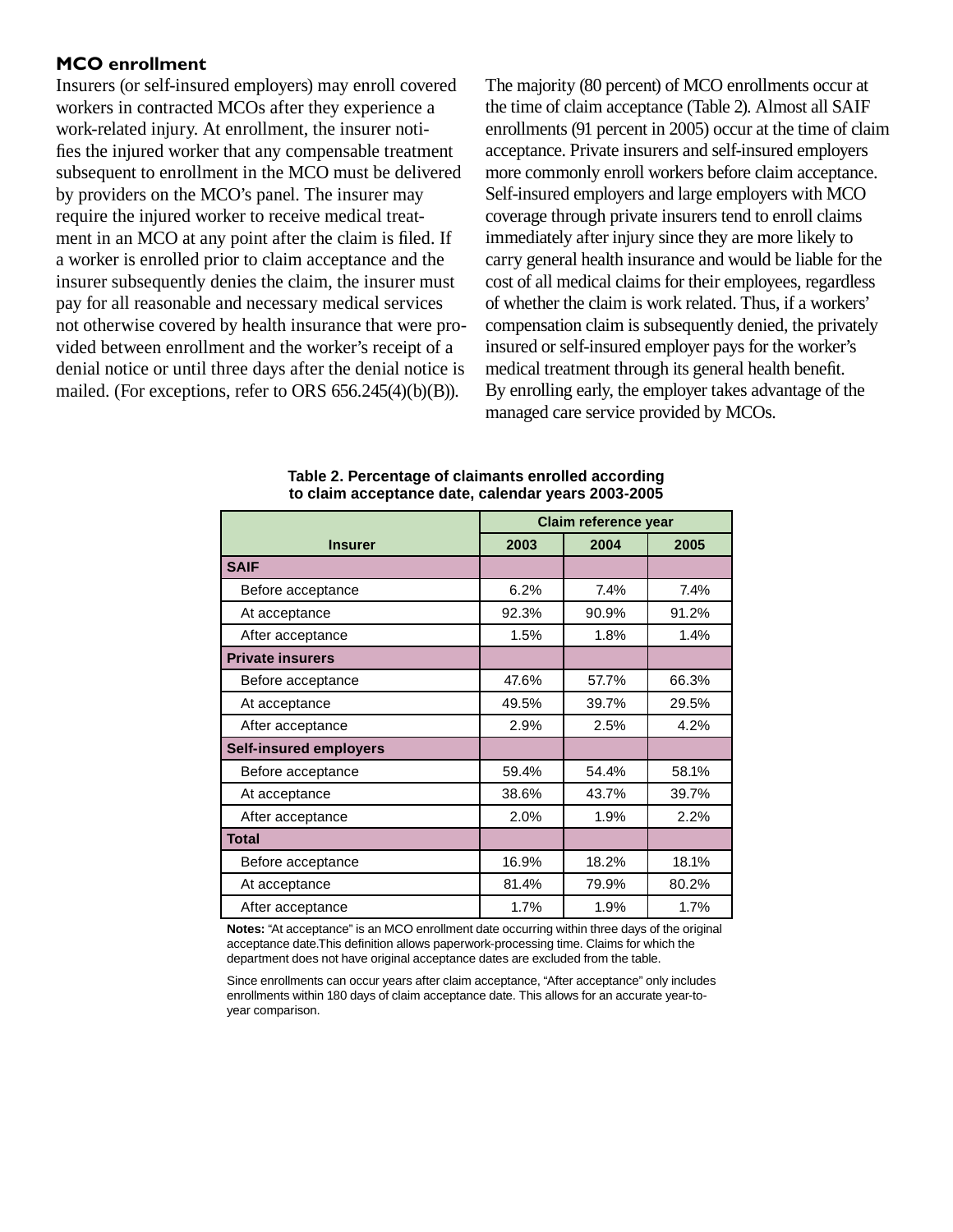

**Figure 1. Percentage of accepted disabling claims enrolled in managed care by type of insurer**

It is important to note that all analysis in this report includes only accepted disabling claims (ADCs). Nondisabling claims, which represent approximately 75 percent of all claims, are not included because the department does not receive accepted nondisabling claim information from insurers.

## **MCO enrollment by insurer**

In 2005, 42 percent of ADCs were enrolled in an MCO, representing the highest percentage of enrollment since data collection began in 1998 (see Figure 1).

## *SAIF*

Since 1998, SAIF Corporation has enrolled more then two-thirds of its ADCs each year. The 2005 enrollment rate of 71 percent is the highest rate since 2000.

## *Private insurers*

Private insurers continue to have the lowest rate of MCO enrollment in the Oregon workers' compensation system. In 2005, private insurers enrolled only 8 percent of ADCs.

Among private insurers, ACE American Insurance Company enrolled the most claims in 2005. All 153 of its enrollments were with Providence MCO. No other private insurer enrolled more than 60 claims.

Liberty Northwest Insurance Corporation had more ADCs than any other private insurer in 2005 (2,910), but enrolled only 60 claims (2 percent). In 2003, Liberty Mutual Companies cancelled all but one MCO contract (OHSU Workcomp) and disenrolled injured workers previously covered by other contracts.

## *Self-insured employers*

MCO enrollment by self-insured employers continued an upward trend in 2005. One-third (33 percent) of all ADCs for self-insured employers were enrolled in an MCO during 2005.

The self-insured employer with the most MCO enrollments in 2005 was Fred Meyer Stores Inc. Fred Meyer enrolled 249 ADCs, or 76 percent of its total ADCs. The selfinsured employer with the second most enrollments in 2005 was Safeway Inc., with 159 (82 percent of its ADCs).